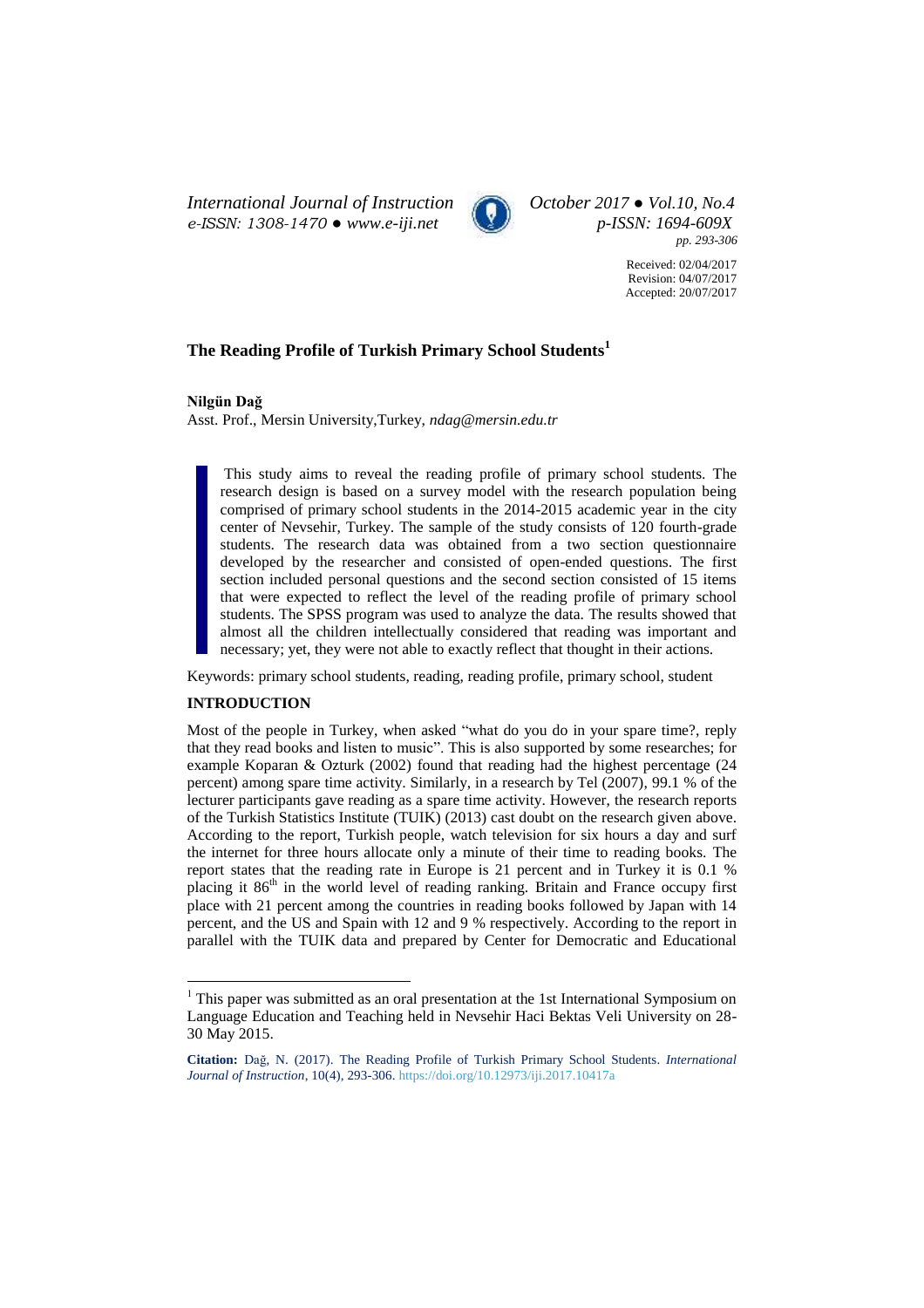Strategic Studies DESAM, the Japanese read an average of 25 books a year and the Swiss 10 books, the French seven books. This is in contrast to Turkey, in which each person reads only one book in 10 years<sup>2</sup>. According to the information provided by Titiz, book reading ranks 235 in the social life activities in Turkey. Furthermore, 75 % of the society does not read books at all and 40 percent never visit a library (Ortas, 2007). Thus, it is hard to understand how libraries in Turkey can undertake the necessary role of supporting education and research. The insufficient printed resources of existing libraries and limited budgets which are both below world standards constitute a serious problem. The US Congress Library contains approximately 30 million books and in the United Kingdom, the British library in hosts 14 million books and 150 million other items. However, there are contradictions in the sources concerning the number of books in the National Library of Turkey with some sources stating that the library has 1 million books while others claim that there are 1.5 million books (Laciner, 2011).

The research focusing on why Turkish people read so little was undertaken with a total of 1551 people in 15 provinces and revealed that 40 % of the participants did not read books at all and in terms of the number of books read in a month, 30 % of the participants read a book, 39 % never visited a library, 31 % went to a library a few times, 32 % had never been to a bookstore, and 31 % went to a bookstore to examine and purchase books (Ozdemir, 1990).

Research studies (Odabas, Odabas & Polat, 2008; Saracaloglu, Bozkurt & Serin, 2003) on university students indicated that a significant number of them do not possess the habit of reading or are not engaged in reading culture. Although an economics student in an American university needs to read an average of 125 pages daily to cope with the assigned reading of their course (Kilicbay, 2005: 101-2), it is not possible to be optimistic about whether they actually do this.

Another research study shows that approximately 58.3 % of candidate teachers read, on average, 0-7 books a year. Those reading 8-12 books, (23.4 %) are considered to be medium-level readers and the percent of those reading 12 or more books is 18.3 (Ari & Demir, 2013). Research conducted with 1915 lecturers reveals that 21.9 % of academicians do not read books apart from academic publications, 56.2 % read one or two books, 17.5 % three to five books, and 4.5 % read six to 10 books<sup>3</sup>.

In the light of the above data, it is possible to state that on a global basis, it is necessary to read 10 to 20 books a year in order to be considered a good book reader. According to the standards suggested by American Library Association (ALA), a very good reader reads 21 or more books a year, a medium reader reads six to 20 books, a poor reader

*International Journal of Instruction, October 2017 ● Vol.10, No.4*

 $\overline{a}$ 

<sup>2</sup> Information from "[http://www.haberler.com/desam-turk-halki-10-yilda-1-kitap-okuyor-](http://www.haberler.com/desam-turk-halki-10-yilda-1-kitap-okuyor-3499315-haberi/gundem-haber-10008/)[3499315-haberi/gundem-haber-10008/](http://www.haberler.com/desam-turk-halki-10-yilda-1-kitap-okuyor-3499315-haberi/gundem-haber-10008/)".

<sup>&</sup>lt;sup>3</sup> Data from Gazi University Research Report on Reading Habits was obtained from "[http://www.cocukvakfi.org.tr/resource/pdf/raporlar/14okuma\\_aliskanligi\\_karnesi2006.pdf](http://www.cocukvakfi.org.tr/resource/pdf/raporlar/14okuma_aliskanligi_karnesi2006.pdf)" retrieved 06.01.2015.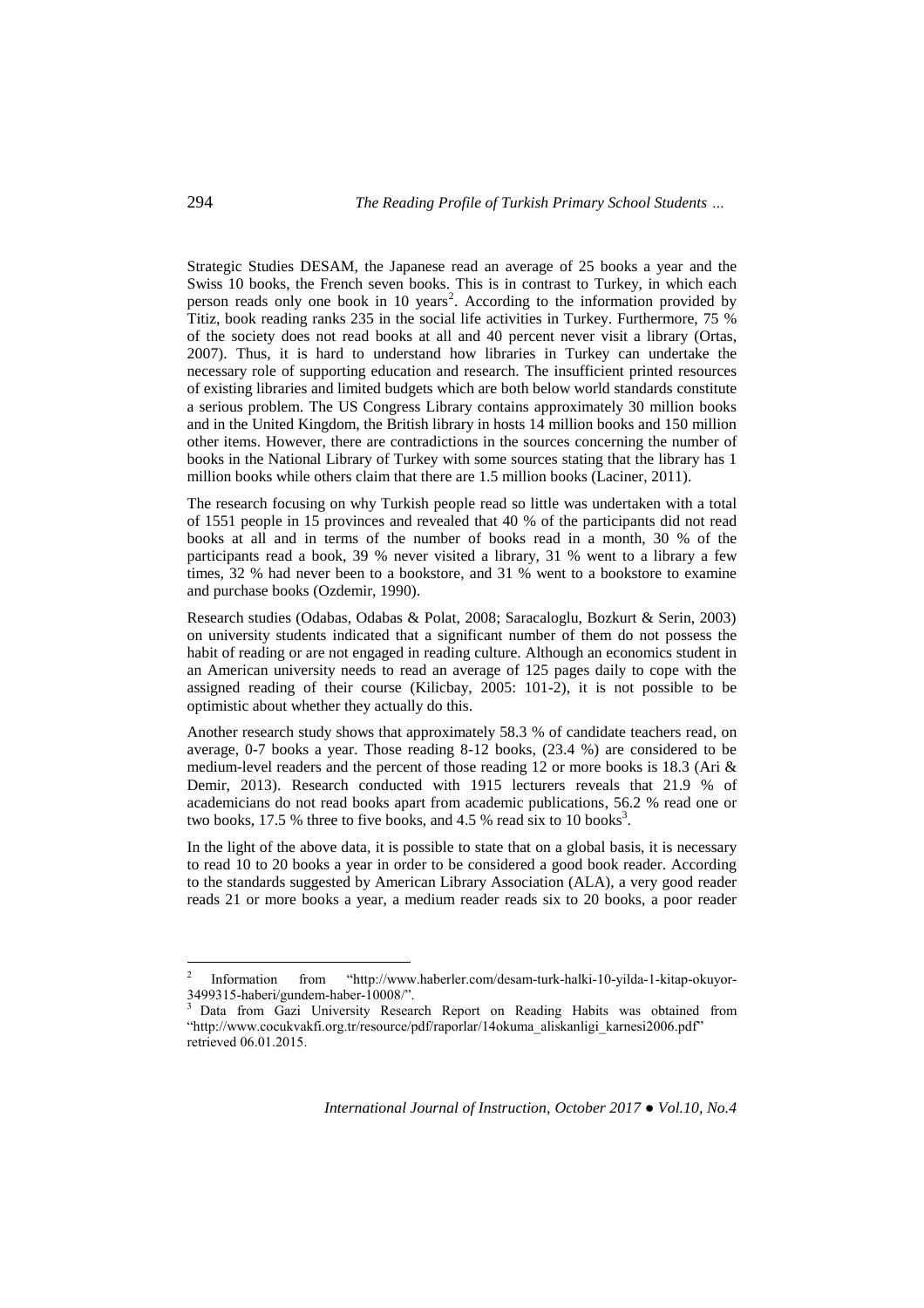reads one to five books, and a person who does not read a book is a non-reader<sup>4</sup>. Unfortunately, Turkey is a country behind the world standards not only in terms of the number of people who read books but also in relation to reading other printed materials such as newspaper and magazines (Turk Kutuphaneciligi, 2008).

## **Reading Profiles**

Although reading has certain aspects that do not change over time, it cannot be defined independently from its historical and cultural conditions. In terms of meaning and function, reading is a complicated physical and mental activity interaction involving much more than analyzing the code of the language or the process of deciphering a text (Fortna, 2013: 78).

In today's information society, competency in reading is essential for people to manage everyday life from being able to understand a street sign or advertising panel, a text on a cellular phone to understanding the conditions attached to opening a bank account. Reading has become an obligation in today's world, rather than a privileged phenomenon or the privilege of the elite (Fortna, 2013: 18-9). However, it is a fact that the people who have a limited attention span and therefore unable to watch videos over a minute let alone reading a ten-page article. Reading is not as attractive as, some activities such as watching television, surfing the internet, playing video games, and talking on the mobile phone. According to Kilicbay (2005: 103), "A student is always bound with what his/her teacher tells. Arguing with what the teacher says is perceived as treachery or treason. In that case, a student never gets past being a passive receiver, needing no reading because he/she "learns" everything from his/her teacher". This may be one of the reasons why reading is not considered desirable.

There are several different reader profiles. According to the reader motivational profile developed by Guthrie, Coddington and Wigfield, avid readers are those interested in reading, loving to read at and outside the school and having a natural motivation and a sense of responsibility and self-discipline for reading. Such readers have strong skills in terms of understanding what they read. The ambivalent reader has occasional and sincere motivation for some texts but not for others. Such readers have a genuine urge to read and are open to reading the text in computer games, messages, e-mails and some magazines in contrast to being possibly unwilling to read schoolbooks, novels, and informative books. This type of reader can evade their homework, but may frequently be in contact with non-school texts. The apathetic reader profile consists of students with a sincere wish to read and little evasion from reading. Such readers have no sustainable interest in reading and have motivational problems, thus they avoid reading. They take a reckless and alienated attitude to reading. Averse reader profile, however, consists of students with a low sincere wish to read and high motivation to evade reading. Such

 4 Information taken from a preliminary information report titled "People of Turkey Reading": Why is Turkish Society not Reading, How can we become a reading Society?" obtained from "[http://www.cocukvakfi.org.tr/resource/pdf/Raporlar/11Okuyan\\_Turkiye\\_Projesi\\_Raporu%20\\_T](http://www.cocukvakfi.org.tr/resource/pdf/Raporlar/11Okuyan_Turkiye_Projesi_Raporu%20_Temmuz2003.pdf) [emmuz2003.pdf](http://www.cocukvakfi.org.tr/resource/pdf/Raporlar/11Okuyan_Turkiye_Projesi_Raporu%20_Temmuz2003.pdf)" retrieved 07.01.2015.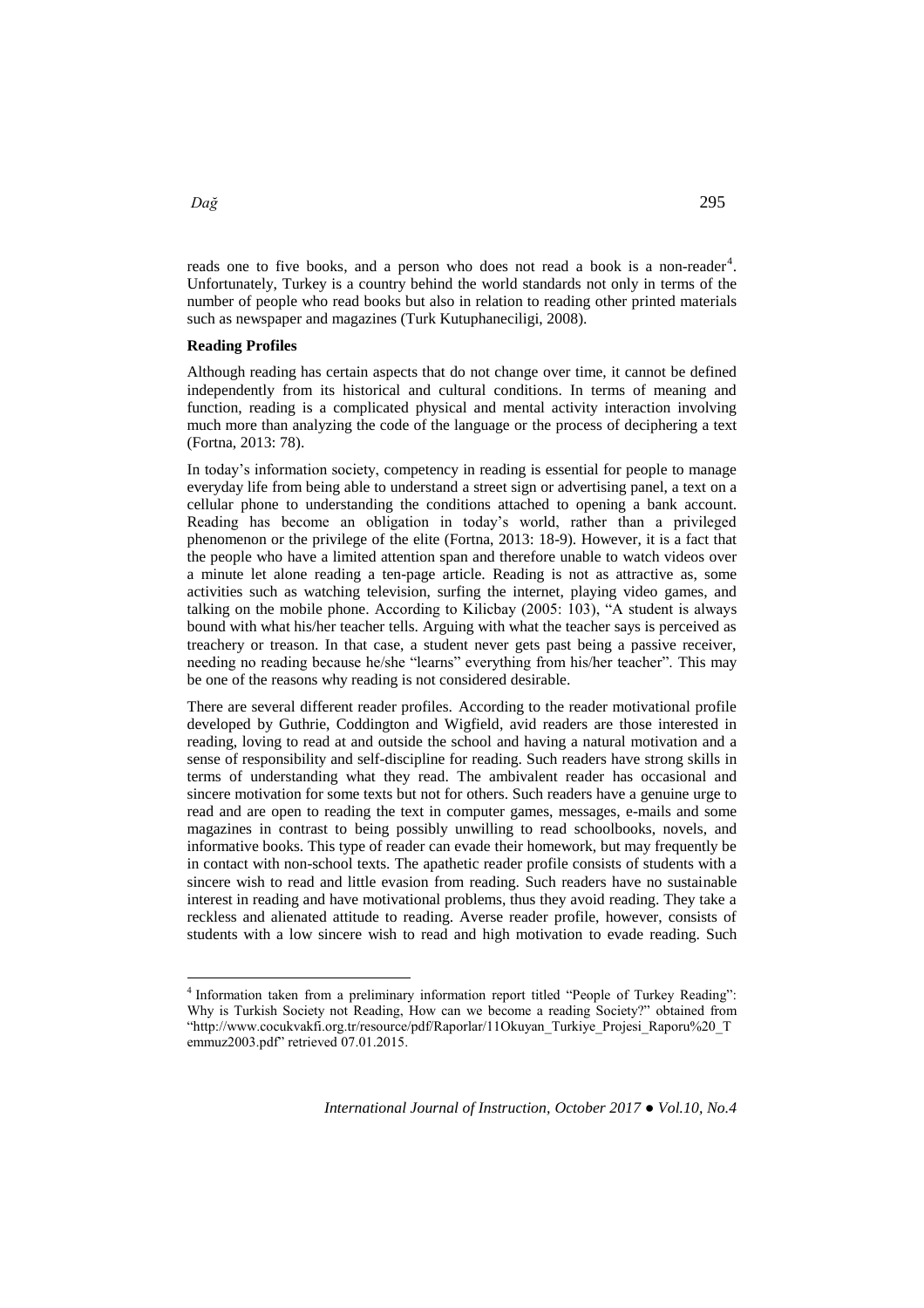students actively resist most types of reading and show very little interest in reading. Some of those students are functionally literate; they read almost anything they put their hands on such as bus schedules, magazines, and even job applications. However, this limited reading skill does not provide educational benefits such as sound knowledge, aesthetic experience or the qualifications necessary to enter good schools. Due to their evasion and low interest, it is highly possible that those students have a low ability for reading comprehension (Guthrie et al., 2009: 325-327).

The current research is based on the question, "what kind of reading profile do Turkish primary school age children have?" and aims to present the reading profiles of fourth grade primary school students. The reading profile phenomenon covers several aspects of reading (interest in, habit and preference of, attitude towards and motivation for reading); therefore, it is considered as an umbrella term in terms of designing the research methodology.

The reading profile of primary school students is necessary and significant for several reasons. Reading is a meaningful and necessary activity for people of all ages; however, the primary school age is especially important because it is the time fundamentals of education are formed including the initial development of literacy skills and reading. Determining the individual child's reading profile, functions as a guideline for educational and training needs. It provides teachers with data on the aspects the students need to improve and reinforce their reading skills.

### **METHOD**

This study investigated the reading profiles of fourth-grade primary school students using a descriptive research method based on a survey model. This model is anapproach that is based on the description of a past or existing condition and the event, individual or subject of the research is described within its own circumstances (Karasar, 2000).

### *Sample of the Study*

The study population consisted of the primary school students in Nevsehir city center, Turkey. The sample comprised 102 fourth-grade students comprising 50 boys (49 %) and 52 girls (51 %) selected through random sampling from three primary schools in the 2015-2016 academic year.

## *Data Collection Tool*

A two-section, 21-item Reading Profile Questionnaire, which was developed by the researcher, was used as the data collection tool in the study. The questionnaire on reading pre-prepared using measurement tools consists of two sections. The first section involves questions on the demographic characteristics of participants and the questions in the second section aim to reveal the reading profiles of the children. The content validity of the questionnaire was submitted for review to two specialist research lecturers and a primary school teacher from a city center school in Nevsehir. One of the researchers recommended addition of another article (Article 20) to the questionnaire in contrast to another who suggested that "How often do you read?" should be included as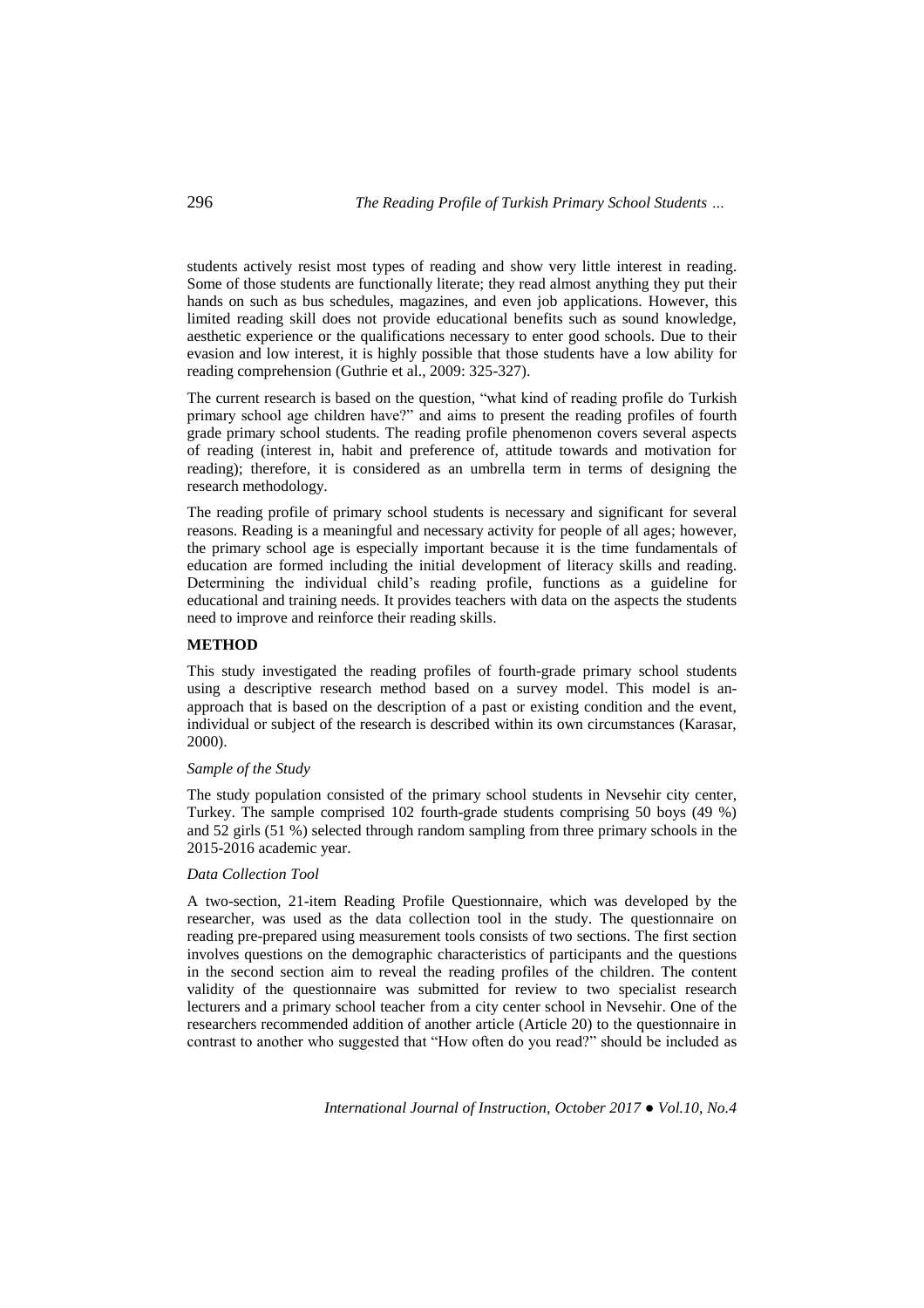# *Dağ* 297

an independent question for books, magazines and newspapers respectively. The primary school teacher made recommendations on the key to the rating. In accordance with the criticisms and opinions of the reviewers, the questionnaire was discussed by the researchers and specialists in a focus group meeting, which lasted approximately 75 minutes; then, revisions were made and the final version of the questionnaire was prepared.

# *Data Analysis*

The SPSS package 21.0 was used to analyze the data. The frequency and percentage distributions were obtained from the participants' responses to the questionnaire. The Pearson correlation coefficient was used in relation to questions 1, 2 and 3 of the subproblems.

### **FINDINGS**

The demographic characteristics of the participants from whom the study data was obtained are given in Table 1.

Table 1

| The demographic characteristics of the participants |  |
|-----------------------------------------------------|--|
|-----------------------------------------------------|--|

| Factor                               |                  | f   | $\%$ |
|--------------------------------------|------------------|-----|------|
| Gender                               | Girl             | 52  | 51   |
|                                      | Boy              | 50  | 49   |
|                                      | Total            | 102 | 100  |
| Highest level of education of mother | Primary School   | 15  | 14.7 |
|                                      | Secondary school | 15  | 14.7 |
|                                      | High school      | 23  | 22.5 |
|                                      | University       | 24  | 23.5 |
|                                      | Postgraduate     | 5   | 4.9  |
|                                      | No education     | 2   | 2.0  |
|                                      | I do not know    | 20  | 19.6 |
|                                      | Total            | 102 | 100  |
| Highest level of education of father | Primary School   | 6   | 5.9  |
|                                      | Secondary school | 13  | 12.7 |
|                                      | High school      | 17  | 16.7 |
|                                      | University       | 39  | 38.2 |
|                                      | Postgraduate     | 6   | 5.9  |
|                                      | No education     | 2   | 2.0  |
|                                      | I do not know    | 19  | 18.6 |
|                                      | Total            | 102 | 100  |

Table 1 shows that 51 % of the participating students were girls and 49 % were boys. Only 5 of the mothers of the students (4.9 %) completed postgraduate education, 4 (23.5 %) had an undergraduate degree; 23 (22.5 %) completed high school, 15 (14.7 %) finished secondary school, and 15 (14.7 %) attended primary school with 2 mothers (2 %) not having formal education. Twenty of the students (19.6 %) responded "I don't know" in relation to their mother's level of education. In terms of the father's level of education, 19 students (18.6 %) replied that they did not know. Only 2 students (2 %)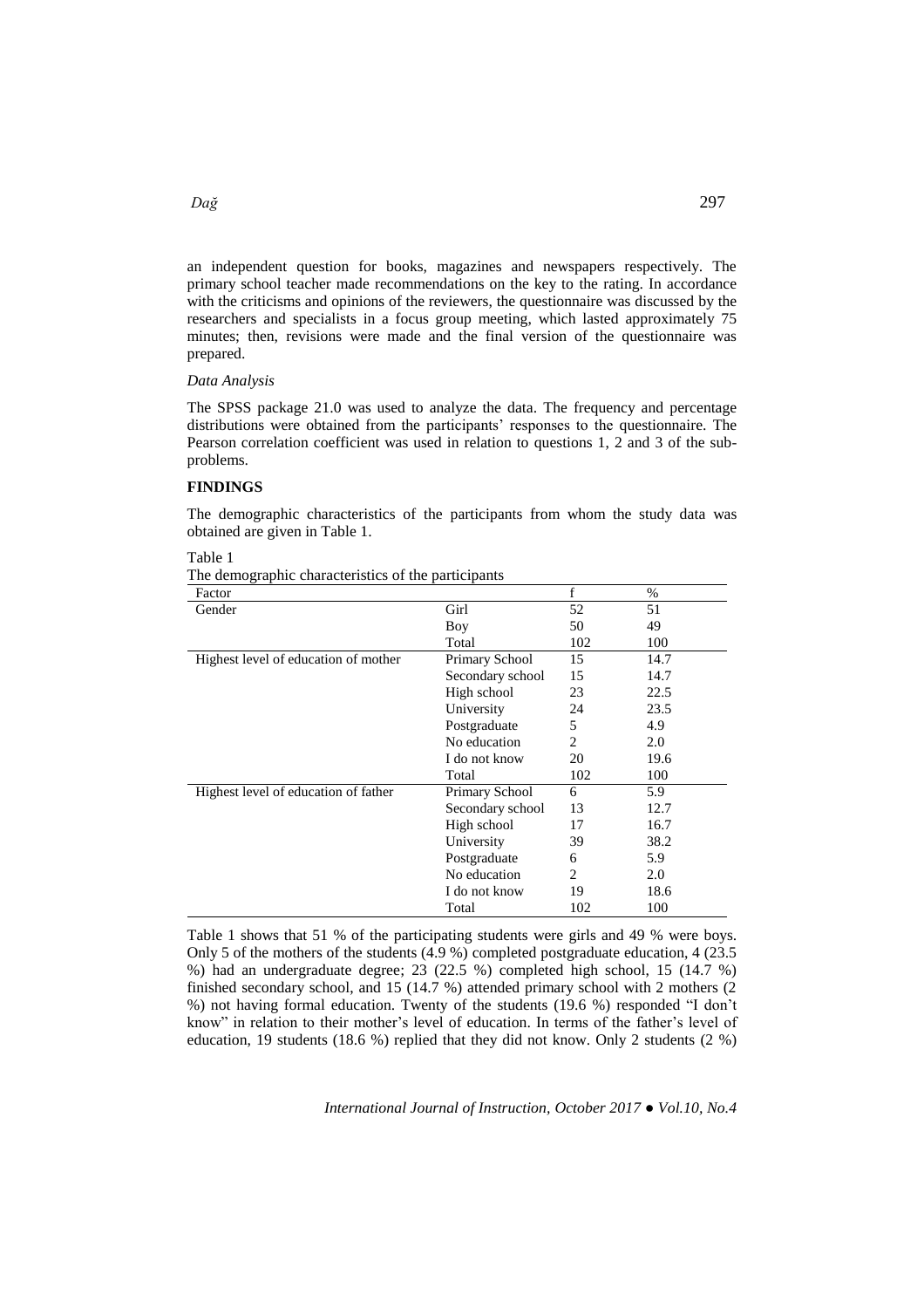stated that their father had not attended school. Thirty-nine of the students (38.2 %) said that their father had graduated from university, 17 (16.7 %) from high school, 13 (12.7 %) from secondary school, 6 (5.9 %) from primary school, and 6 (5.9 %) from a postgraduate institution.

Table 2 presents the frequency and percentage distributions with regard to the students' response to the questionnaire.

Table 2

Frequency and percentage distributions with regard to the students' responses to the questionnaire

| Questions                               |                              | $\mathbf f$      | $\%$ |
|-----------------------------------------|------------------------------|------------------|------|
| What do you do most in your spare time? | I watch TV                   | 20               | 19.6 |
|                                         | I listen to music            | 12               | 11.8 |
|                                         | I read books                 | 32               | 31.4 |
|                                         | I study                      | 19               | 18.6 |
|                                         | I play video games           | 9                | 8.8  |
|                                         | I spend time on the internet | 8                | 7.8  |
|                                         | Other                        | $\overline{c}$   | 2.0  |
| How frequently do you read books?       | I read regularly             | 46               | 45.1 |
|                                         | I read occasionally          | 51               | 50.0 |
|                                         | I don't read                 | 3                | 2.9  |
|                                         | Other                        | $\overline{c}$   | 2.0  |
| How frequently do you read newspapers?  | I read regularly             | $\mathbf{1}$     | 1.0  |
|                                         | I read occasionally          | 52               | 51.0 |
|                                         | I don't read                 | 47               | 46.1 |
|                                         | Other                        | 2                | 2.0  |
| How frequently do you read magazines?   | I read regularly             | 32               | 31.4 |
|                                         | I read occasionally          | 43               | 42.2 |
|                                         | I don't read                 | 25               | 24.5 |
|                                         | Other                        | $\boldsymbol{2}$ | 2.0  |
| How many pages of a book do you read    | $10-20$ pages                | 21               | 20.6 |
| daily?                                  | 20-40 pages                  | 14               | 13.7 |
|                                         | 40-60 pages                  | 24               | 23.5 |
|                                         | 60 and above                 | 38               | 37.4 |
|                                         | I don't read                 | $\overline{2}$   | 2.0  |
|                                         | Other                        | 3                | 2.8  |
| What kind of news do you read most in   | Politics                     | $\overline{8}$   | 7.8  |
| newspapers?                             | Magazine                     | 8                | 7.8  |
|                                         | Sport                        | 44               | 43.1 |
|                                         | Economics                    | 10               | 9.8  |
|                                         | Articles                     | $\overline{4}$   | 3.9  |
|                                         | None                         | 23               | 22.5 |
|                                         | Other                        | 5                | 4.9  |
| When did you last read a book?          | 1 week ago                   | 23               | 22.5 |
|                                         | 1 month ago                  | 6                | 5.9  |
|                                         | 1 year ago                   | 3                | 2.9  |
|                                         | Yesterday                    | 53               | 52.0 |
|                                         | Other                        | 17               | 16.7 |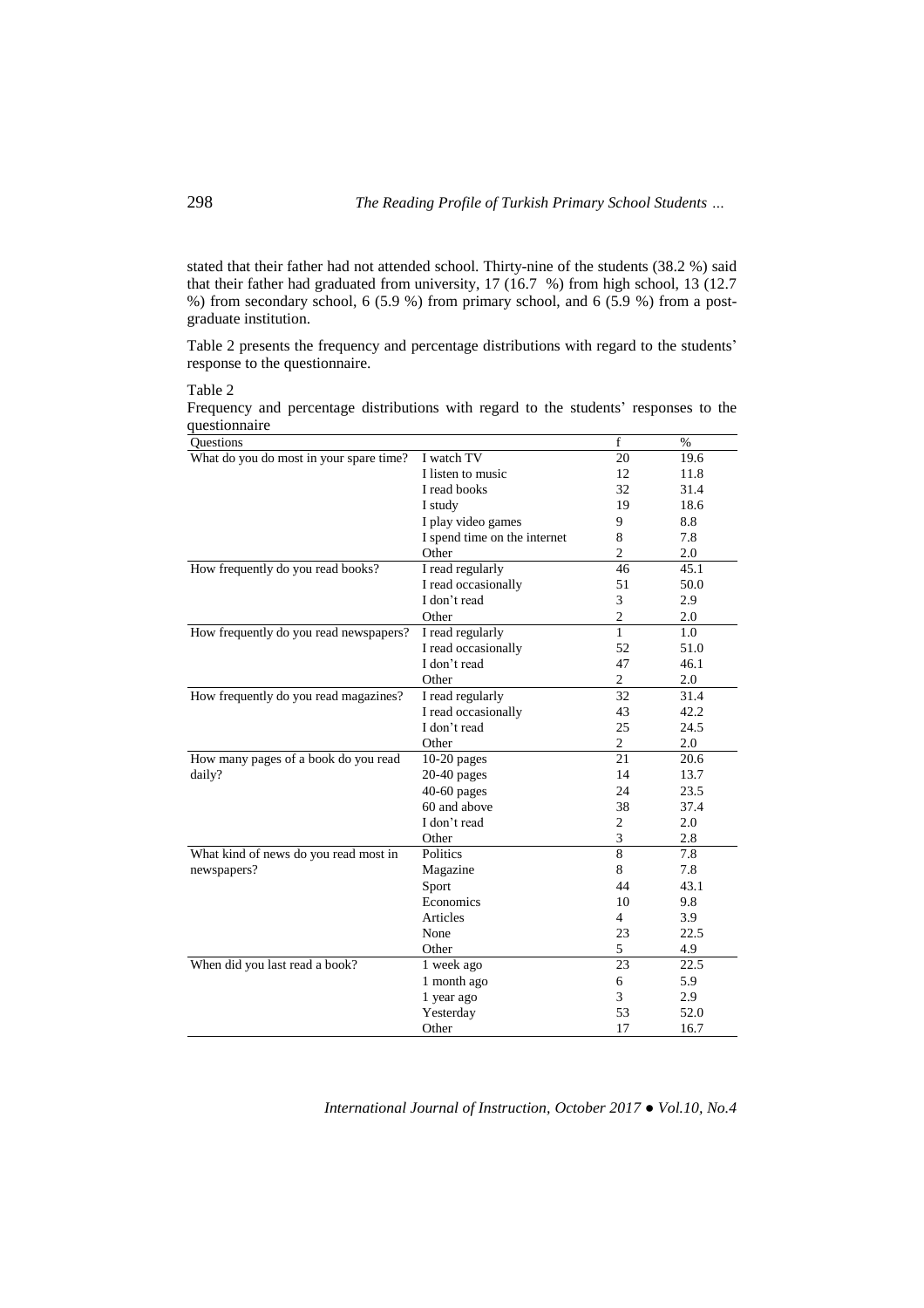| Do you think you read enough?           | Yes                                  | 79             | 77.5 |
|-----------------------------------------|--------------------------------------|----------------|------|
|                                         | No                                   | 23             | 22.5 |
| What do you think about the activity of | Entertaining                         | 90             | 88.2 |
| reading?                                | Boring                               | 4              | 3.9  |
|                                         | Tiring                               | 3              | 2.9  |
|                                         | Other                                | 5              | 4.9  |
| Why do you read?                        | Homework                             | 19             | 18.6 |
|                                         | Need for information                 | 51             | 50.0 |
|                                         | Recommendation by friends            | 6              | 5.9  |
|                                         | Recommendation by teachers           | 9              | 8.8  |
|                                         | Reading competitions in school       | $\overline{c}$ | 2.0  |
|                                         | Other                                | 15             | 14.7 |
| What is it that prevents you from       | Intensity of lessons                 | 36             | 35.3 |
| reading?                                | Spending excessive time in front of  | 23             | 22.5 |
|                                         | the TV                               |                |      |
|                                         | Spending a long time in front of the | 4              | 3.9  |
|                                         | computer                             |                |      |
|                                         | Having no book to read               | 5              | 4.9  |
|                                         | Not interested                       | 14             | 13.7 |
|                                         | Nothing can prevent me               | 14             | 13.7 |
|                                         | Other                                | 6              | 5.9  |
| How do you decide what to read?         | Myself                               | 78             | 76.5 |
|                                         | My family                            | 18             | 17.6 |
|                                         | My teacher                           | 1              | 1.0  |
|                                         | Other                                | $\overline{4}$ | 3.9  |
| What do you take into consideration     | Subject                              | 65             | 63.7 |
| when selecting books?                   | Author                               | 9              | 8.8  |
|                                         | Number of pages                      | 12             | 11.8 |
|                                         | Price                                | 3              | 2.9  |
|                                         | <b>Bestsellers</b> list              | 5              | 4.9  |
|                                         | Visual quality                       | 6              | 5.9  |
|                                         | Other                                | $\overline{c}$ | 2.0  |
| Where do you read most?                 | Library                              | 6              | 5.9  |
|                                         | Home                                 | 82             | 80.4 |
|                                         | School                               | 13             | 12.7 |
|                                         | Other                                | 1              | 1.0  |
| What kind of reader do you think you    | Very Good                            | $\overline{c}$ | 2.0  |
| are?                                    | Good                                 | 64             | 62.7 |
|                                         | Medium                               | 30             | 29.4 |
|                                         | Poor                                 | 6              | 5.9  |
| What kind of books do you read in       | <b>Stories</b>                       | 17             | 16.7 |
| general?                                | Science fiction                      | 9              | 8.8  |
|                                         | Adventure-detective                  | 42             | 41.2 |
|                                         | Humor                                | 2              | 2.0  |
|                                         | Doesn't matter                       | 24             | 23.5 |
|                                         | Other                                | 8              | 7.8  |
| Do you think reading is important?      | Yes                                  | 100            | 98.0 |
|                                         | No                                   | 2              | 2.0  |
| What do you gain from reading?          | Reading increases success            | 26             | 25.5 |
|                                         | It gives me self confidence          | 6              | 5.9  |
|                                         |                                      |                |      |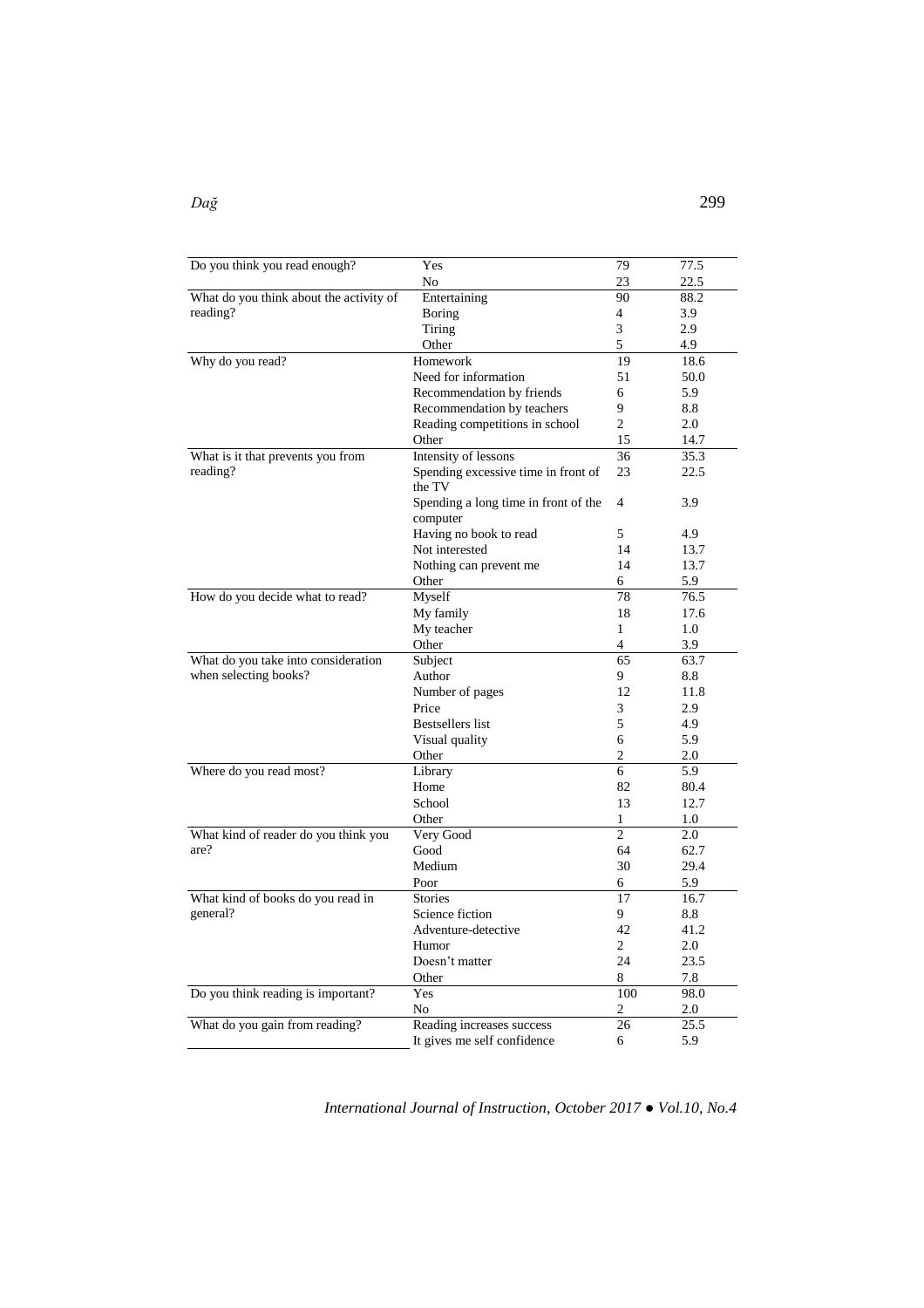|                                         | 31                          | 30.4 |          |
|-----------------------------------------|-----------------------------|------|----------|
|                                         | Increases my knowledge      | 26   | 25.5     |
|                                         | All                         | 10   | 9.8      |
|                                         | Nothing                     | 2    | 2.0      |
|                                         | Other                       |      | 1.0      |
| How often do you talk to people around  | Always                      | 31   | 30.4     |
| you about what you read?                | Occasionally                | 59   | 57.8     |
|                                         | Never                       | 9    | 8.8      |
|                                         | Other                       | 3    | 2.9      |
| Where do you get the resources to read? | I get them from the library | 23   | 22.6     |
|                                         | I get them from my friends  | 11   | 10.8     |
|                                         | I buy them                  | 62   | 60.8     |
|                                         | Other                       | 6    | 5.8      |
| Do you ever give up reading a book or   | Yes                         | 23   | 22.5     |
| other material?                         | N <sub>0</sub>              | 0    | $\Omega$ |
|                                         | Other                       | 79   | 77.5     |

The responses of the students to the questions included in the second section of the questionnaire shows some interesting points. Nine-eight percent of the students ( $N =$ 100) believed that reading was important, 77.5 % ( $N = 79$  read enough, and 62.7 % ( $N =$ 64) considered that they were "good" readers. In the 'other' group, 5 (4.9 %) students considered the activity of reading as "relaxing", "a little entertaining", "both entertaining and tiring", "awesome", and "moderate". The rate of students describing reading as an "entertaining" activity was 88.2 % ( $N = 90$ ). Approximately 77.5 % of the students ( $N =$ 79) never gave up reading a text while 22.5 % ( $N = 23$ ) did. The students gave the reasons for this as "something very important happened", "they had to go somewhere", "the number of pages of the book was high", "it was boring", "it took time", "not liking the text", or "lack of interest in the text". Furthermore, 30.4 % of the students ( $N = 31$ ) commented that they "always" told people around them about what they read, 57.8 % (N  $=$  59) stated that they "occasionally" conversed with people, and 8.8 % (N  $=$  9) "never" talked to others about the reading materials. Three of the students (2.9 %) said that they talked to people about what they read "regularly", "when subject of the book was raised" or "when it was appropriate". Only 5.9 % of the students ( $N = 6$ ) read in the library while 80.4 % ( $N = 82$ ) read "at home".

Of the students,  $12.7\%$  (N = 13) read at school and 1 (1 %) student read "both at school and at home". Only 1% of the students decided on the text to be read with their "teacher", 76.5 % (N = 78) decided by themselves", 17.6 % (N = 18) with their "family" and 3.9 % ( $N = 4$ ) decided after talking to their friends, or "what came to hand", whatever they liked. One student did not respond to this question. When asked where they obtained reading materials, 60.8 % ( $\overline{N}$  = 62) bought them, 22.6 % ( $\overline{N}$  = 22) borrowed from libraries, 10.8 % ( $N = 11$ ) were given books by friends. Furthermore, 6 students (5.8 %) answered the question, "where do you get the reading materials?" as "I don't know", "all of the above" and "my cousins". When choosing books the students took the following elements into consideration; "subject" (63.7 %,  $N = 65$ ) "number of pages" (11.8 %,  $N = 12$ ), "author" (8.8 %,  $N = 9$ ), "visual quality" (5.9 %,  $N = 6$ ), "bestseller list" (4.9 %, N = 5), "price" (2.9 %, N = 3). Two of the students (2%)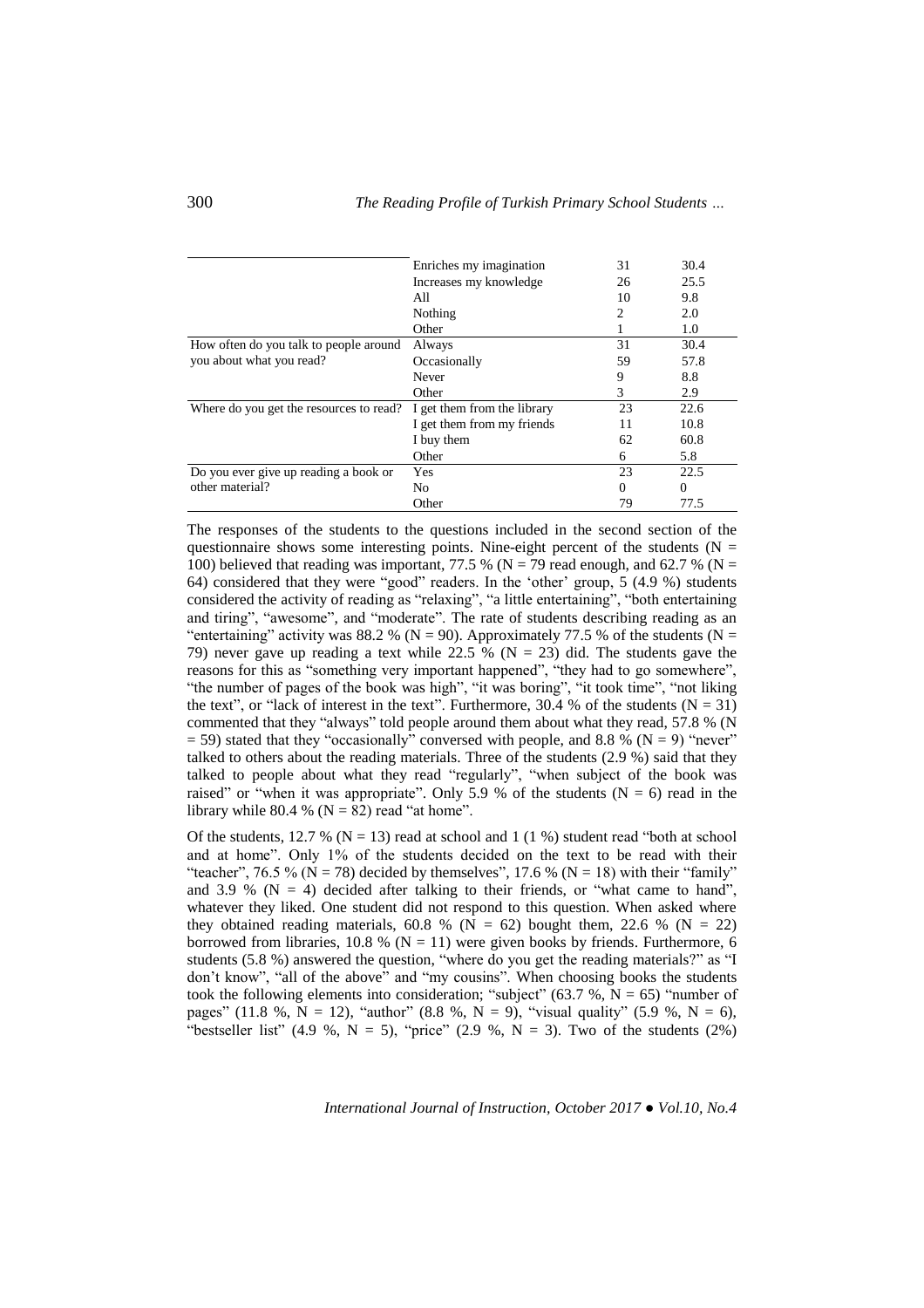answered this question with the responses "both fun and price" and "adventure". Concerning the type of materials they read 41.2 % of the students  $(N = 42)$  explained that they read "adventure-detective",  $16.7 %$  (N = 17) "story", 2 % (N = 2) "humor", and 8.8 % ( $N = 9$ ) "science-fiction". Furthermore, 23.5 % of the students ( $N = 24$ ) stated that the choice of reading material did not matter and 8 students (7.8 %) gave the following response; "history", "jokes and fairy tales", "all kinds", "all of the above", "game" and "sports".

In terms of the reasons for reading, the students explained that reading enriched imagination (30.4 %, N = 31), increased their success their knowledge (25.5 %, N = 26), and developed confidence (5.9 %,  $N = 6$ ). Ten students (9.8 %) stated that they read for all the reasons mentioned above in contrast to 2 students (2 %) who considered that reading did not contribute anything to them. When asked what they did in their spare time, 31.4 % of the students  $(N = 32)$  responded "I read books", 19.6 %  $(N = 20)$  "I watch TV", 18.6 % (N = 19) "I study", 11.8 % (N = 12) "I listen to music", 8.8 % (N = 9) "I play video games", 7.8 % ( $N = 8$ ) "I spend time on the internet", and 2 % ( $N = 2$ ) "I play outside". In relation to the question of how often they read, half of the students responded "occasionally" (50 %,  $N = 51$ ), followed by "regularly" (45.1 %,  $N = 46$ ), "never" (2.9 %, N = 3) "2 hours a day" (1 %, N = 1) and "in my spare time" (1 %, N = 1). When asked how often they read newspapers, 51% of the students  $(N = 52)$ responded "occasionally", 46.1 % (N = 47) "never", and 1 % (N = 1) "regularly", 1 %  $(N = 1)$  "three times a year", and 1 %  $(N = 1)$  "when possible".

Regarding the frequency of reading magazines,  $42.2$  % of the students (N = 43) responded "occasionally", 24.5 % (N = 25) "never", 31.4 % (N = 32) "always", and 2 %  $(N = 2)$  "when possible". Concerning the question of how many pages of a book they read in day, 37.4 % of the students ( $N = 38$ ) said "60 pages and above", 23 % ( $N = 24$ ) "40-60 pages", 20.6 % (N = 21), "10-20 pages", 13.7 % (N = 14) "20-40 pages". Furthermore, three students (2.8 %) responded as "3-7 pages", "15-30 pages" and "5-10" pages". When asked when they last read a book, 52 % of the students ( $N = 53$ ) responded "yesterday", 22.5 % (N = 23) "1 week ago", 5.9 % (N = 6) "1 month ago", 2.9 % (N = 3) "1 year ago", and the remaining 16.7 % (N = 17) "today", "2 days ago" or "3 days ago". Concerning the type of articles in the printed media, 43.1 % ( $N = 44$ ) of the students preferred to read sections on "sport",  $9.8\%$  (N = 10) "economy", 7.8 % (N  $= 8$ ) "politics", 7.8 % (N  $= 8$ ) "magazine", and 3.9 % (N  $= 4$ ) "articles". Twenty-three students (22.5 %) did not read any printed media. Furthermore, 5 students (4.9 %) responded to the same question as "I solve the puzzles", "I read the scientific parts", "I read everything", "I read what interests me", and "I read about accidents".

Concerning the question regarding the reason why they read printed media, half the students (N = 51) stated, "need to know", 18.6 % (N = 19) "homework", 8.8 % (N = 9) "teacher's recommendation", 5.9 % ( $N = 6$ ) "friend recommendation", 2 % ( $N = 2$ ) "reading contests at school", and 14.7 % ( $N = 15$ ) "out of curiosity", "because I feel that way", "to learn more", "to improve my reading", "because I like", "necessity", and "because reading is a good thing". When asked what prevented them from reading printed media, 35.3 % of the students ( $N = 36$ ) responded as "intensity of lessons", 22.5

*International Journal of Instruction, October 2017 ● Vol.10, No.4*

*Dağ* 301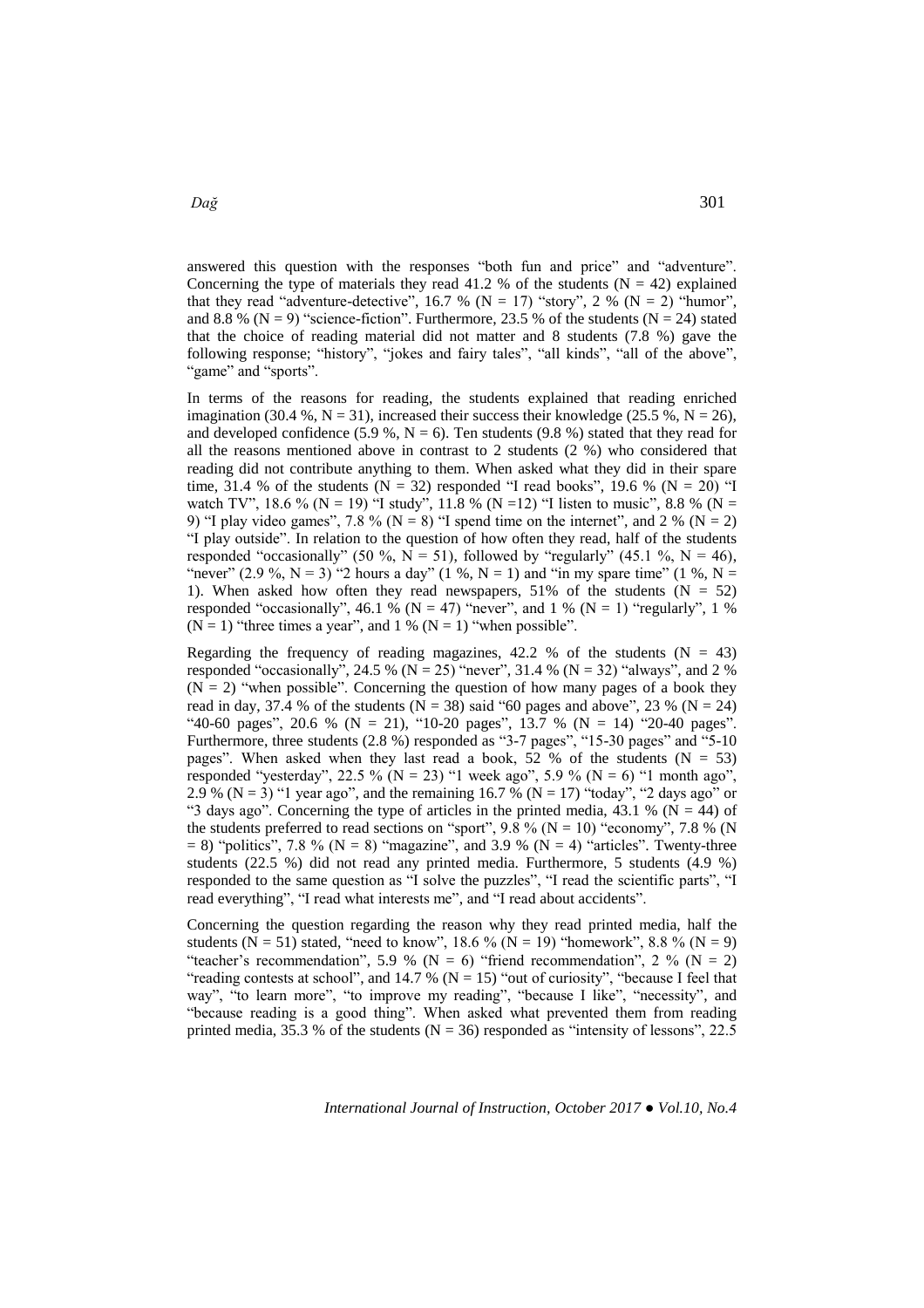% ( $N = 23$ ) "spending a lot of time in front of the TV, 13.7 % ( $N = 14$ ) "it does not interest me, 4.9 % ( $N = 5$ ) "I have no books to read, 3.9 % ( $N = 4$ ) and "being in front of the computer for a long time", and 13.7 % ( $N = 14$ ) "nothing". Furthermore, 6 students (5.9 %) referred to "loud noise from downstairs", "lack of spare time" and "preparing for tests".

The results of the correlation analysis with regard to the participant students' level of reading written materials are given in Table 3.

Table 3

Results of the correlation analysis with regard to the participants' level of reading written materials

|    |                     | Ι2       | Ι3       | Ī4       |  |
|----|---------------------|----------|----------|----------|--|
|    | Pearson Correlation |          | $.223*$  | $.284**$ |  |
| 12 | $Sig. (2-tailed)$   |          | .024     | .004     |  |
|    | N                   | 102      | 102      | 102      |  |
| 13 | Pearson Correlation | $.223*$  |          | $.276**$ |  |
|    | $Sig. (2-tailed)$   | .024     |          | .005     |  |
|    | N                   | 102      | 102      | 102      |  |
| I4 | Pearson Correlation | $.284**$ | $.276**$ |          |  |
|    | $Sig. (2-tailed)$   | .004     | .005     |          |  |
|    | N                   | 102      | 102      | 102      |  |

The results of correlation were interpreted as indicating a low relationship if  $r = 0.10$ -0.29, medium relationship if  $r = 0.30$ -0.49 and high relationship if  $r = 0.50$ -1.00 (Cohen, 1988). Table 3 shows that the correlation factor between items 2 and 3 of the questionnaire was 0.22, demonstrating a low positive relationship between the two. There was also a low positive relationship between items 2 and 4 of the questionnaire with a correlation factor of 0.28. Another low positive relationship was observed between items3 and 4 with a correlation factor of 0.28.

## **DISCUSSION**

This research presents the reading profiles of fourth-grade primary school students. However, it is not possible to generally compare the results of this research with those reported in previous studies since most researchers focused on identifying the reading profiles of different populations, such as the youth, teachers and prospective teachers (Batur, Gulveren & Bek, 2010; Gur, Dalmis, Kirmizidag, Celik & Boz, 2012; Karasahin, 2009; Kurbanoglu & Taskin, 2012).

Reading is a meaningful and multi-dimensional mental process for people of all ages, and is a significant activity for personal, social and cultural life. In the current study, 98 % of the students believed that reading was important and 88.2 % defined reading as a "fun" activity. However, when asked how frequently they read books, newspapers and magazines, almost half of the students responded "occasionally". However, the rate of those who considered themselves as being good readers was 62.7 %, and 77.5 % thought they read enough. This result shows that almost all the participant children intellectually considered reading to be important and necessary; yet, they could not fully reflect this thought in their actions. Reading not only contributes to the language development of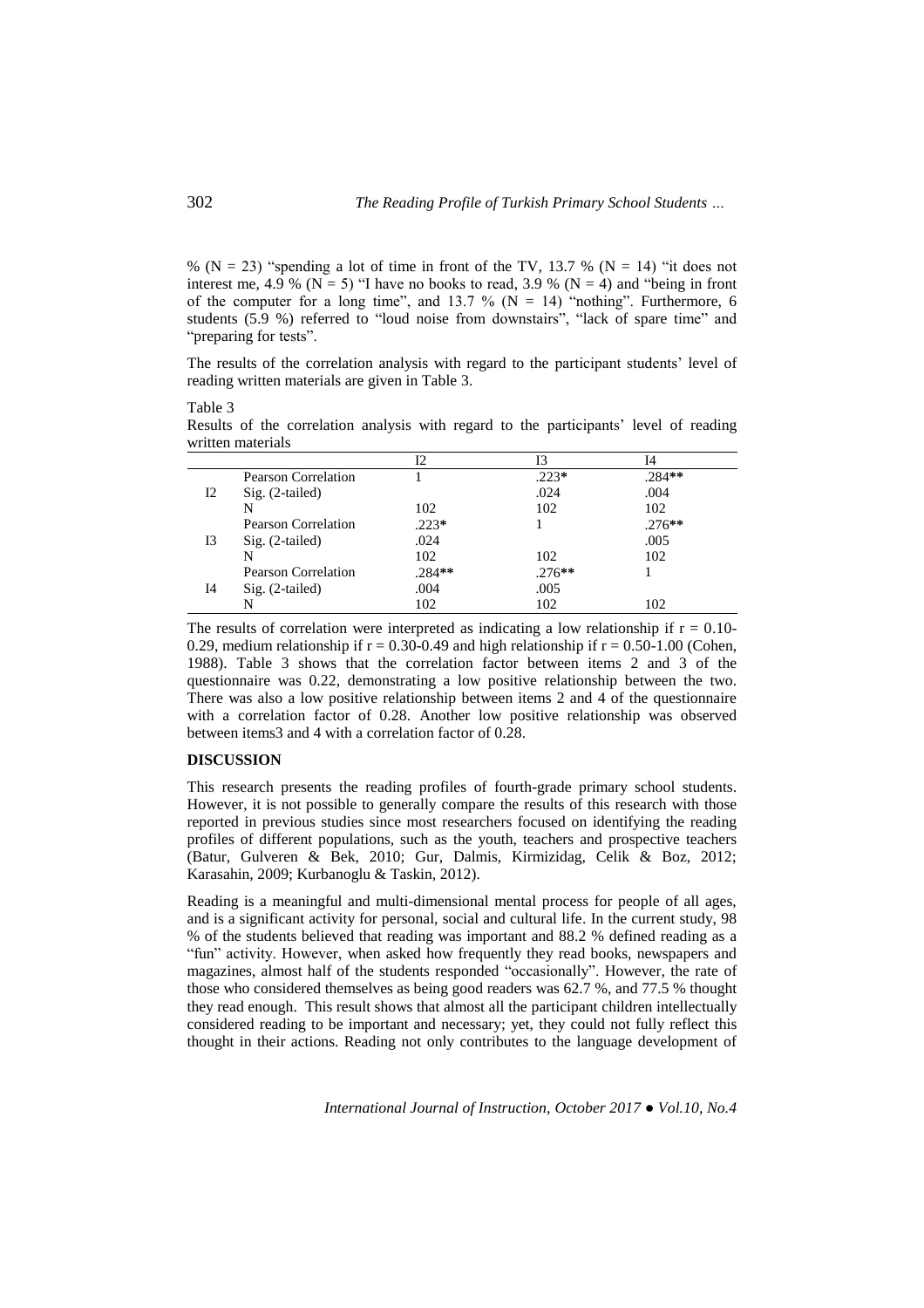the child, but also is useful for reading habits and literacy as a natural process. Both parents and teachers have great responsibilities in this process. Parents have a significant role in their child's language acquisition in terms of language use, learning new words, adopting grammar, and development of storytelling (Alaca & Küntay, 2015: 16). Parents can trigger the reading behavior of their children by buying books, taking them to public libraries, reading or talking about their reading activities (Kraaykamp, 2003). Teachers, on the other hand, should maintain the interest and motivation towards reading by class discussions on books, arranging book exhibitions at school, promoting books at regular intervals, and ensuring that students exchange books.

Almost 80.4 % of the participants read at home and 12.7 % at school revealing that home reading is preferred since it gives the reader more time and space compared to the school environment and less restrictive. No doubt, the first reading experience is with family members. However, the purpose of reading with family members is to give an interest in reading to children. The best place for reading, however, is schools. This is because the reading education in schools aims at forming a reading approach in the individual, making use of reading as a means of learning and research, having him/her be interested in reading and develop a habit of reading.

The majority of the students who participated in the research (76.5 %) said that they themselves decided on what to read and 17.6 % made this decision with their "family". Taking into consideration that children learn by modeling and empathizing and that the visuals, figures, protagonists and messages in the reading material have a direct effect on their development, it is necessary that the family and the teachers guide the children in selecting their reading material. It is not appropriate for the child alone to choose the reading materials due to the level of their intellectual and psychological development and the importance of improving their creativity. Thus, the choice of reading material should be undertaken guided by the family members and the teacher. Children intrinsically love dreaming and objects, animals and people around them are a part of their fantasies. Excessive reading of didactical books that give advice and make an absolute distinction between what is right and wrong may restrict their desire to read and hamper their imagination (MEB, 2013: 79). The finding shows that children are left alone in deciding on the reading material. Parents need to take responsibility in selection of the reading materials and make selections in view of the needs, mental and psychological state of their children.

In terms of choosing a book 63.7% of the students took the "subject" and 8.8 % "author" into consideration. This finding can be interpreted not only as the author being a neglected criterion in choosing books but also as children paying no attention to who the author is or their reputation. However, based on previous work, there is no doubt that book choice is influenced by the reputation of the author as well as the subject, type, cover, appearance and typography of the book (Kamphuis, 1991).

The overall assessment of the research findings demonstrates that almost all the participant students believed that reading was a meaningful, significant and necessary activity; however, this was not reflected in their actions on the same scale. Reading is considered to be a positive experience; therefore, there is an urgent need to ensure that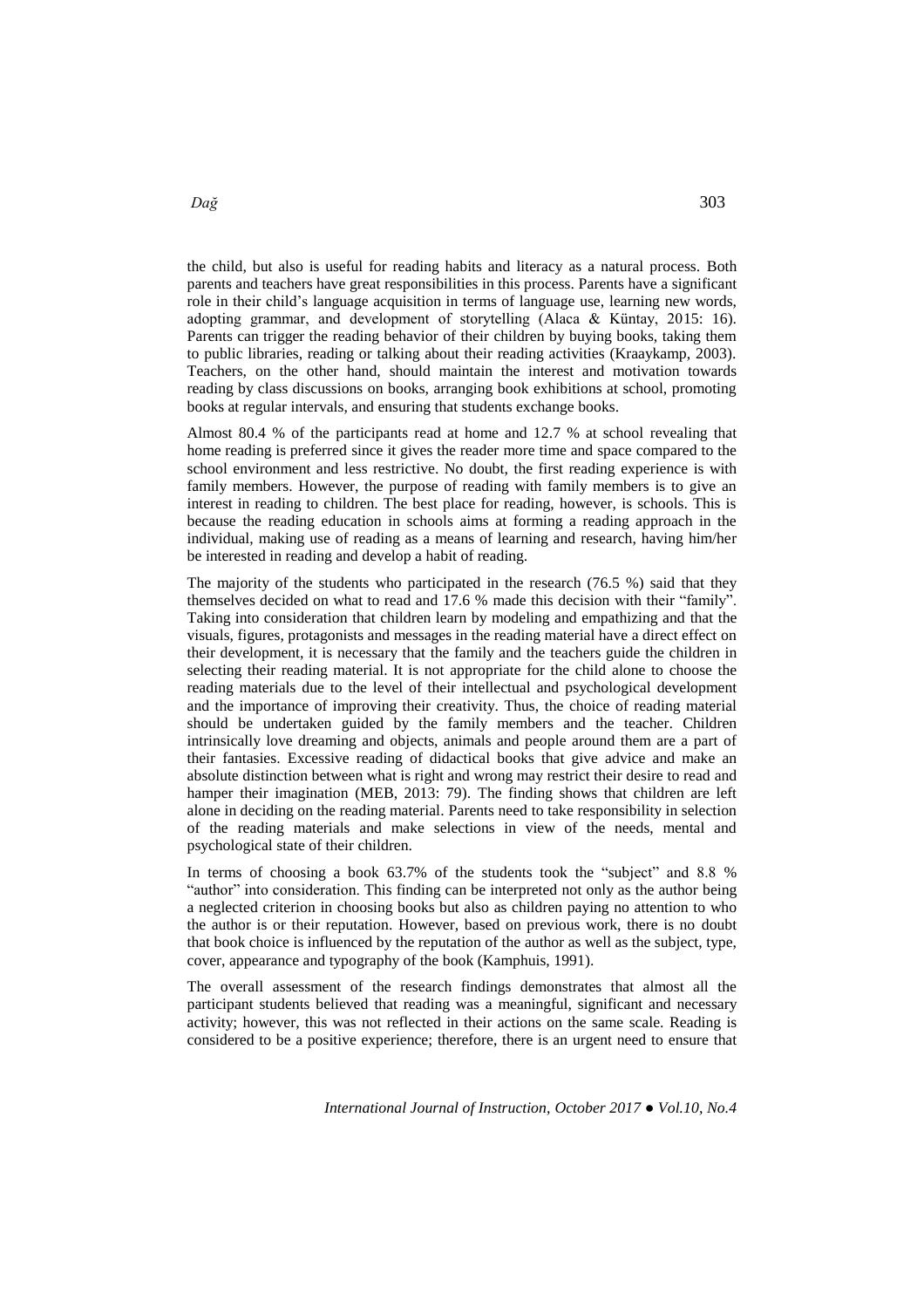all children in Turkey develop adequate reading skills and discover the enjoyment of reading from an early age starting in the pre-school period.

### **REFERENCES**

Ari, E., & Demir, M. K. (2013). İlköğretim bölümü öğretmen adaylarının kitap okuma alışkanlıklarının değerlendirilmesi. *Ana Dili Eğitimi Dergisi, 1*(1), 116-128.

Batur, Z., Gülveren, H., & Bek, H. (2010). Öğretmen adaylarının okuma alışkanlıkları üzerine bir araştırma: Uşak eğitim fakültesi Örneği. *Uşak Üniversitesi Sosyal Bilimler Dergisi, 3*(1), 32-49.

Bettina, K. M. (2015). Türkiye'de 0-3 yaş aralığındaki bebek ve çocukların kitapla tanıştırılması (I. V. Alaca & A. C. Küntay, Trans.), *Erken okuryazarlık*. E. Uşaklıgil (Trans.). İstanbul: Koç

Cohen, J. (1988). *Statistical power analysis for the behavioral sciences*. Hillsdale: Lawrence Erlbaum Associates.

Fortna, B. C. (2013). *Geç Osmanlı ve erken Cumhuriyet dönemlerinde okumayı öğrenmek* (M. Besikci, Trans.). İstanbul: Koç Üniversitesi.

Guthrie, J. T., Coddington, C. S., & Wigfield, A. (2009). Profiles of reading motivation among African American and Caucasian Students. *Journal of Literacy Research*, 41, 317-353.

Gur, B., Dalmis, I., Kırmızıdag, N., Celik, Z., & Boz, N. (2012). *Turkiye'nin gençlik profili*. Ankara: SETA

Kamphuis, J. (1991). Statisfaction with books: Some empirical findings. *Poetics, 20*(5- 6), 471-485.

Karasar, N. (2000). *Bilimsel arastırma yöntemi*. Ankara: Nobel

Karaşahin, M. (2009). *İlkoğretim ve ortaöğretim okullarında görev yapan öğretmenlerin okuma kültürlerinin değerlendirilmesi*. Ankara: MEB

Kılıçbay, M. A. (2005). *Biz zaten Avrupalıyız*. Ankara: İmge

Koparan, Ş., & Öztürk, F. (2002). Uludağ üniversitesi personelinin üniversite sportif olanaklarından yararlanma düzeyleri. *Uludağ Universitesi Eğitim Fakültesi Dergisi*, *15*(1), 239-65.

Kraaykamp, G. (2003). Literacy socialization and reading preferences. Effects of parents, the library and the school. *Poetics*, 31, 235–57.

Kurbanoğlu, S., & Taşkın, Z. (2012). Hacettepe Üniversitesi bilgi ve belge yönetimi bölümü öğrenci profili: 2011-2012 akademik yılı. In *Prof. Dr. Gülbün Baydur'a Armagan* icinde (pp. 49-64). Ankara: Hacettepe Universitesi Bilgi ve Belge Yonetimi Bölümü.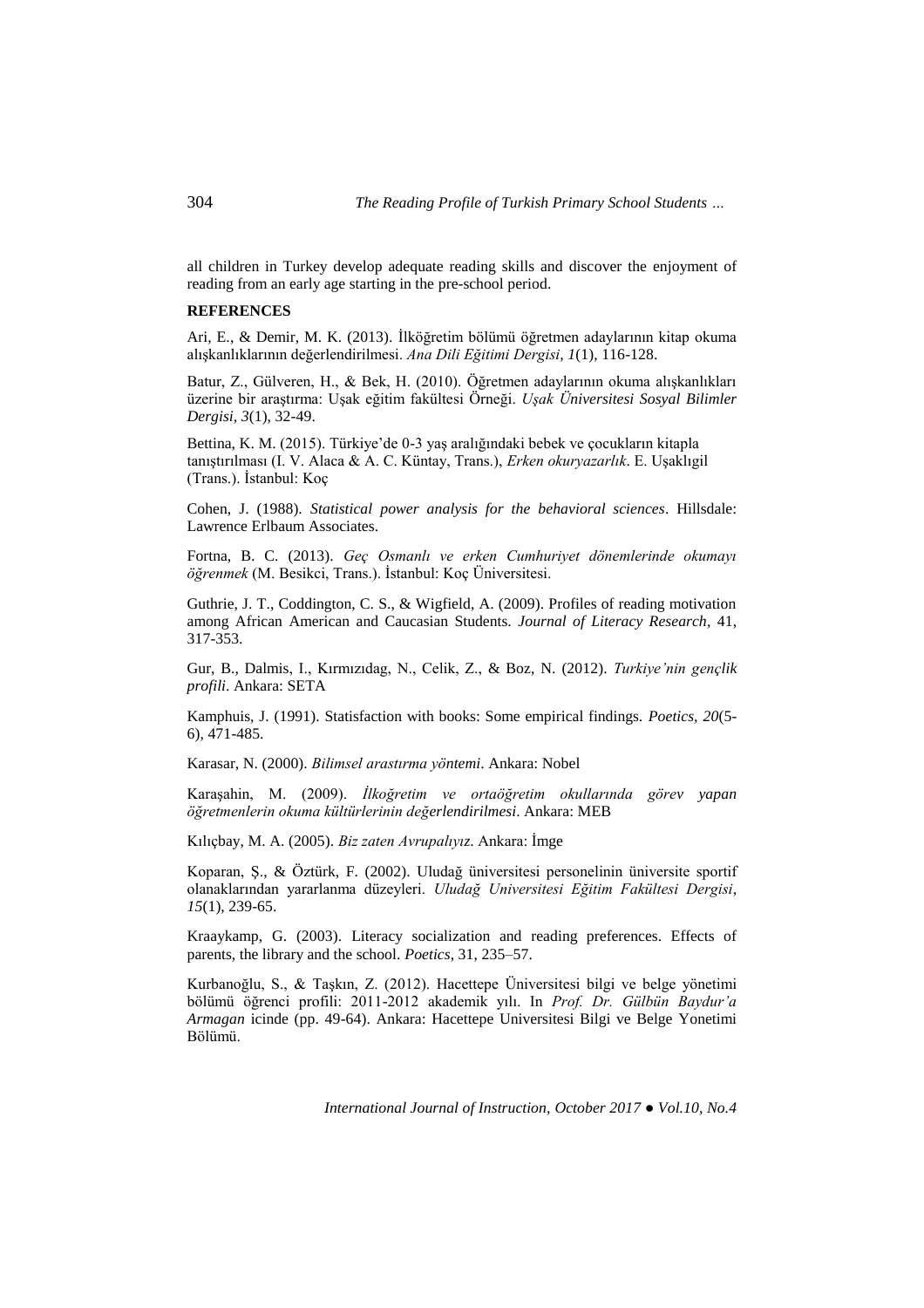Laciner, S. (2011). *Kitapsız kütüphanesiz ülke*. Retrived 14.12.2014 froma [http://www.tuicakademi.org/index.php?optioN=com\\_content&view=article&id=1614:ki](http://www.tuicakademi.org/index.php?optioN=com_content&view=article&id=1614:kitapsiz-kutuphanesiz-ulke&catid=83&Itemid=181) [tapsiz-kutuphanesiz-ulke&catid=83&Itemid=181](http://www.tuicakademi.org/index.php?optioN=com_content&view=article&id=1614:kitapsiz-kutuphanesiz-ulke&catid=83&Itemid=181) 

MEB (2013). *Cocuk edebiyatına giris*. Ankara: MEB

Saracaloglu, A. S., Bozkurt, N., & Serin, O. (2003). Üniversite öğrencilerinin okuma ilgileri ve okuma alışkanlıklarını etkileyen faktörler. *Eurasian Journal of Educational Research (EJER)*, 12, 39-49.

Ortas, I. (2007). *Kitap okuru bir toplum muyuz?* Retrived 14.12.2014 from [http://turkoloji.cu.edu.tr/GENEL/ibrahim\\_ortas\\_kitap\\_okuru.pdf](http://turkoloji.cu.edu.tr/GENEL/ibrahim_ortas_kitap_okuru.pdf)

Özdemirci, F. (1990). "Niçin az okuyoruz" adli kamuoyu araştirmasi sonuçlandı. *Turk Kutuphaneciligi, 4*(3), 154-155.

Tel, M. (2007). Bir boş zaman aktivitesi olarak okuma etkinliğinin değerlendirilmesi (Ögretim Üyeleri Örneği). *e-Journal of New World Sciences Academy, 3*(1), 1-14.

Türk Kütüphaneciliği (2008). *Haberler/News. 22*(2), 235-239.

#### **Turkish Abstract**

#### **İlkokul Öğrencilerinin Okuma Profili**

Bu çalışma, ilköğretim öğrencilerinin okuma profilini ortaya koymayı amaçlamaktadır. Araştırma verileri, araştırmacı tarafından geliştirilen ve açık uçlu soruların oluşturduğu iki bölümden elde edilmiştir. Birinci bölüm kişisel sorular içermekte, ikinci bölüm ise ilköğretim öğrencilerinin okuma profilinin düzeyini yansıtması beklenen 15 maddeden oluşmaktadır. Verileri analiz etmek için SPSS programı kullanılmıştır. Sonuçlar, neredeyse tüm çocukların entelektüel olarak okumanın önemli ve gerekli olduğunu düşündüklerini ortaya koymuştur; ancak, bu düşünceyi eylemlerine tam olarak yansıtamamaktadırlar.

Anahtar Kelimeler: ilkokul öğrencileri, okuma, okuma profili, ilkokul, öğrenci

#### **French Abstract Le Profil Lisant d'Étudiants d'École primaire turcs**

Cette étude vise à révéler le profil lisant d'étudiants d'école primaire. Les données de recherche ont été obtenues d'un deux questionnaire de section développé par le chercheur et consisté de questions ouvertes. La première section a inclus des questions personnelles et la deuxième section a consisté en 15 articles qui ont été attendus pour refléter le niveau du profil lisant d'étudiants d'école primaire. Le programme de SPSS a été utilisé pour analyser les données. Les résultats ont montré que presque tous les enfants ont intellectuellement considéré que la lecture était importante et nécessaire; encore, ils ont pu ne pas exactement refléter qui a pensé dans leurs actions.

Mots Clés: étudiants du primaire, lecture, lecture du profil, école primaire, élève

*International Journal of Instruction, October 2017 ● Vol.10, No.4*

*Dağ* 305